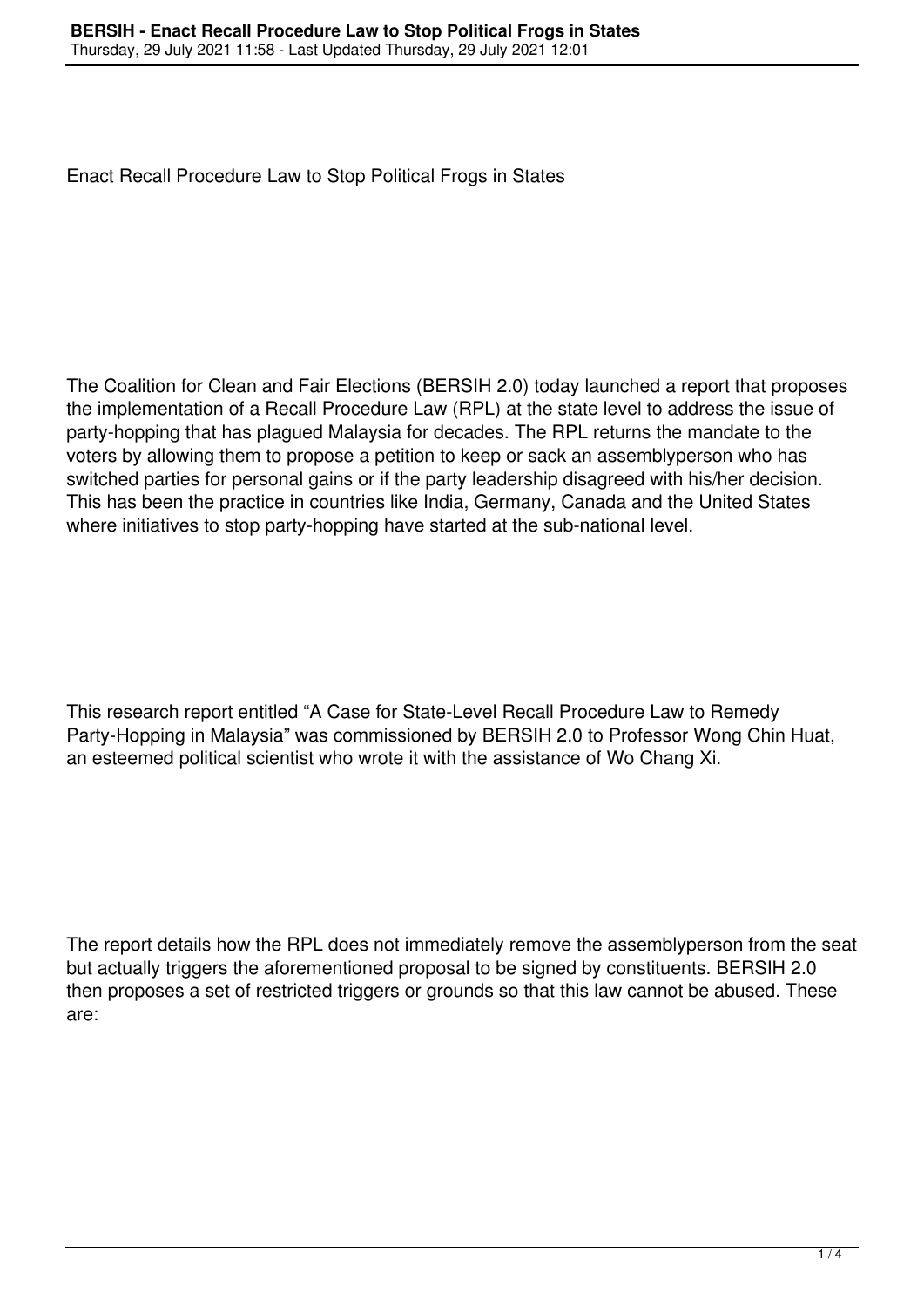1. If an ADUN resigns or is expelled from a party, unless to assume the office of a Speaker.

2. If the ADUN was elected as an independent and subsequently joins a political party.

3. If the ADUN is convicted of a non-compoundable offence after being elected, except those falling under the Sedition Act 1948, the Printing Presses and Publications Act 1984, Sections 211 and 233 of the Communications and Multimedia Act 1998 and the Peaceful Assembly Act 2012, or is imprisoned for a compoundable offence.

4. If an ADUN has been absent from the sittings of the Legislative Assembly for 50% percent of the sitting days for a consecutive period of six months.

The process starts with a recall proposal, which must be headed by a lead proponent and undersigned by a minimum of 1% of electors in the constituency. If this succeeds, a petition will call for signatures requiring a threshold of 40% of constituents or half the constituency's turnout rate at the last elections, whichever is lower. If this threshold is met, then the seat is declared vacant and a by-election will be held as in the case of any other casual vacancy. The recall procedure should be administered by a three-person Recall Board nominated by the Chief Minister and appointed by the State Legislative Assembly. The board members cannot be politicians and must be gender representative. The entire procedure should take no more than 80 days.

The benefits of the RPL is firstly, that it returns the mandate to the voters to decide instead of waiting till the next general election. Secondly, it is constitutional unlike an anti-hopping law and does not restrict an elected representative's freedom of association. Third, elected representatives can exercise this freedom on policy issues and participate in backbench revolt or cross the floor as they see fit, balanced with their constituents' approval.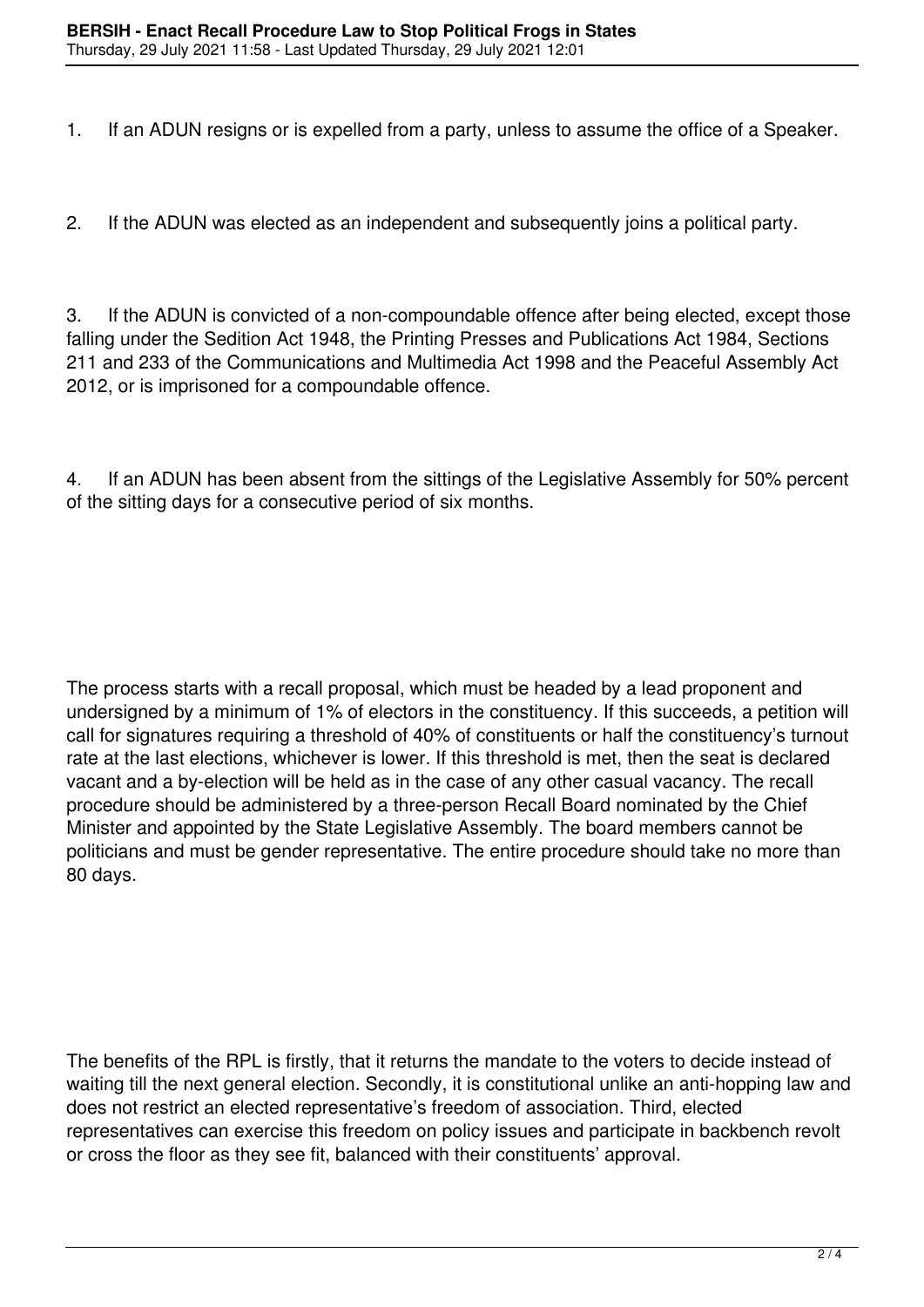BERSIH 2.0 would also like to emphasise the importance of concomitant reforms to the RPL. Party-hopping is symptomatic of structural and clientelist issues such as voters' over-reliance on elected representatives for constituency services and a lack of scrutiny on key government and GLC appointments, allowing these positions to be dished out by the Executive like candies to children to engender compliance and support. If these aforementioned structural issues are not addressed and if voters support the party-hopping for clientelist reasons, then the RPL will be less effective.

The RPL is just but one in the repertoire of solutions to address the problems of party-hopping. Other mechanisms that BERSIH 2.0 has called for previously to reduce the incentives for such behaviour would be:

1. 'Confidence and Supply Agreements' between government and opposition parties to prevent abrupt toppling and installing of governments caused by ambitious lawmakers wanting to be kingmakers; and

2. Empowerment of opposition lawmakers and government backbenchers through legislative reform to enable the successful tabling of private-members' bills, restricting and regulating key government & GLC appointments, equitable constituency development funds, local elections to improve local council services, reduce the reliance on ADUNs/ MPs, and the reformation of the Attorney General's Chamber, MACC and IRB so they cannot be weaponised by the Executive to induce crossovers.

BERSIH 2.0 urgently calls for the implementation of this RPL by state governments before the